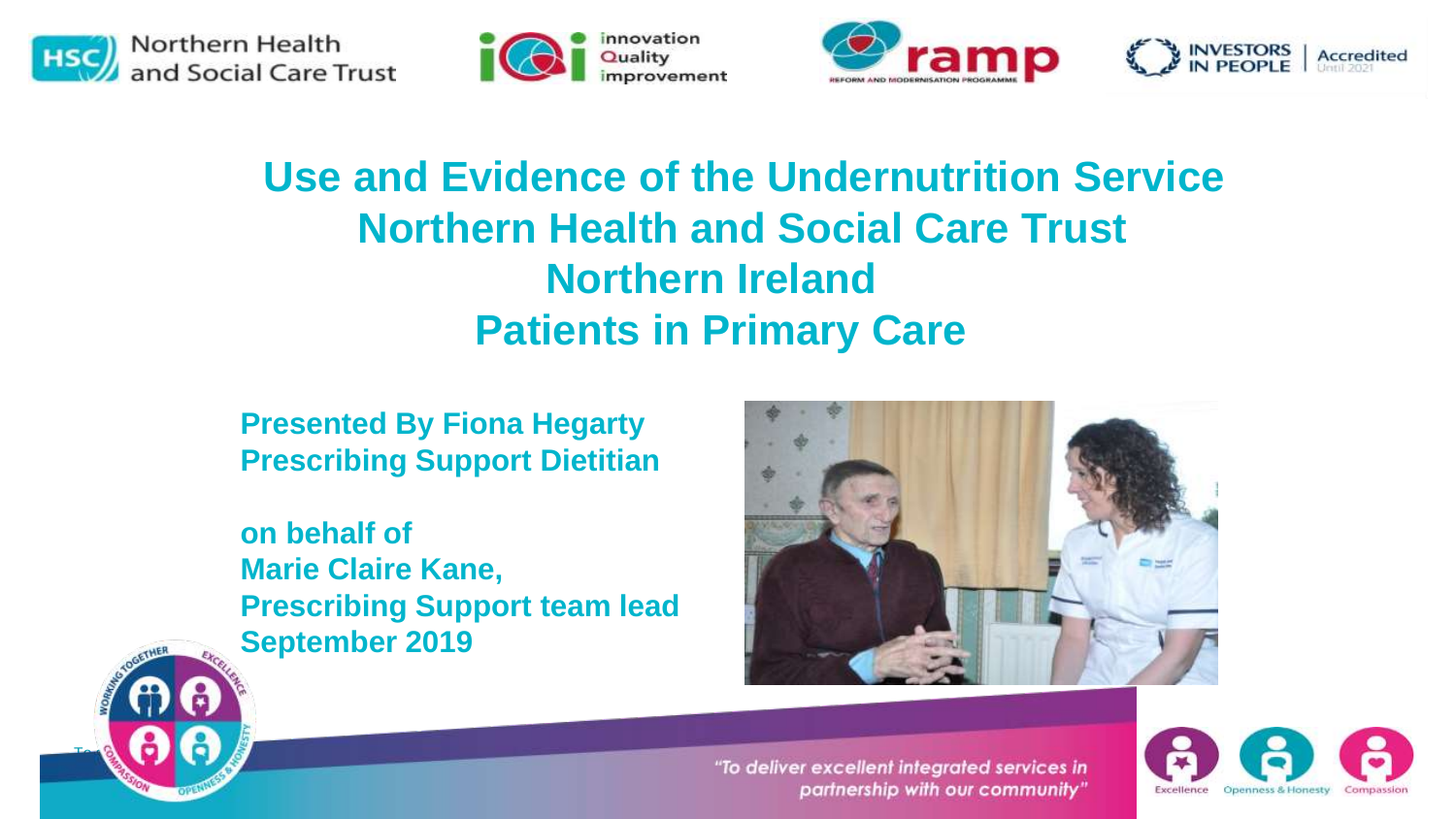







### **Regional Prescribing Support Dietetic Team**

- ⚫ Member of Medicines management team
- Prescribing Support Dietitians and Prescribing Support **Assistants**
- ⚫ Teams in each trust area



Warking together

Excellence

Openness & Honesty

Committed and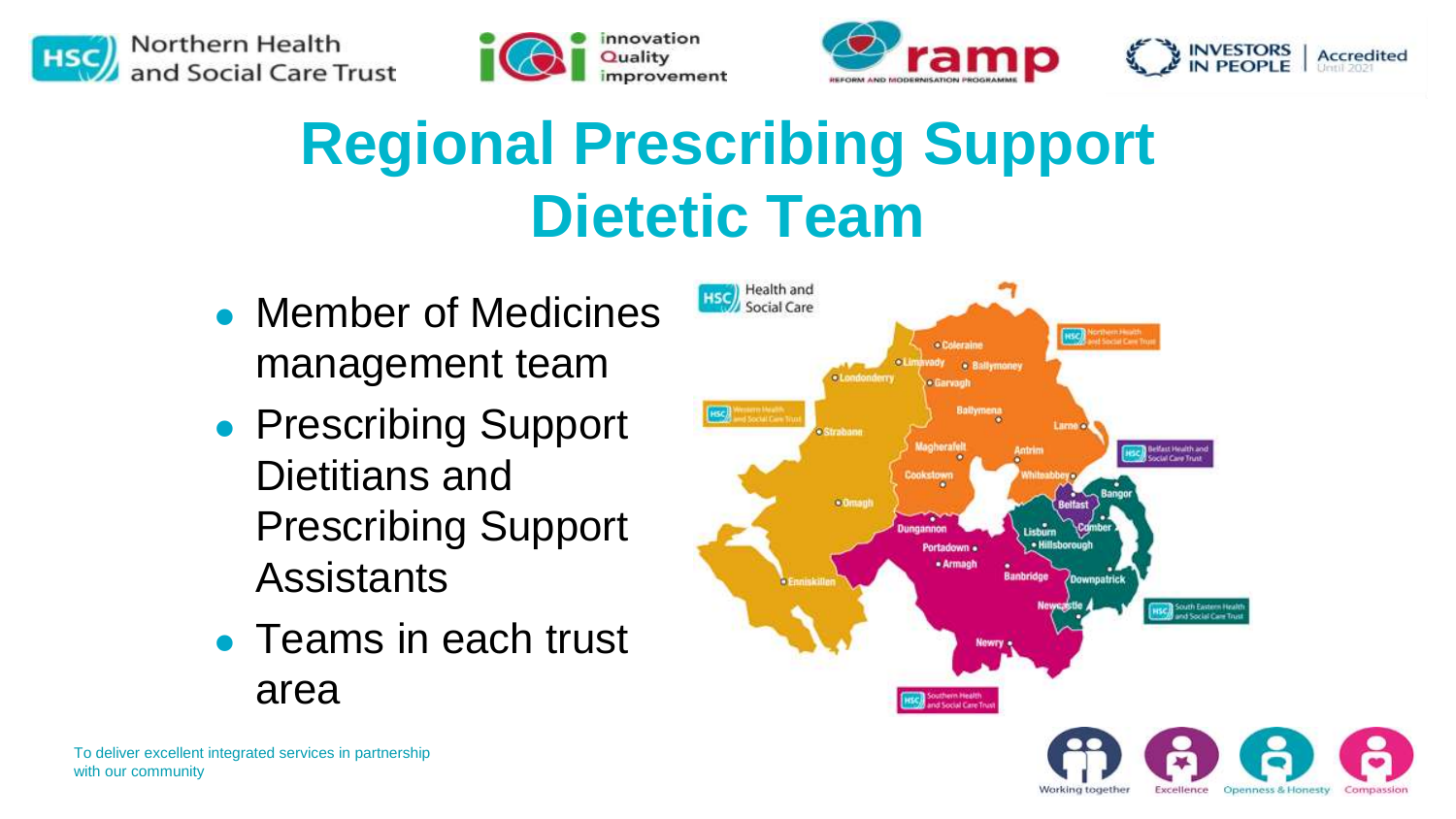







### **Aim of Prescribing Support Team**



- ⚫ To promote safe and effective prescribing of oral nutritional supplements
- ⚫ To achieve positive clinical outcomes for patients and service users
- ⚫ Where clinically appropriate to address prescribing costs of **ONS**
- ⚫ Develop and provide educational resources: Regional PGN resources, Nutritious drinks

#### **#managingmalnutritiontogether**

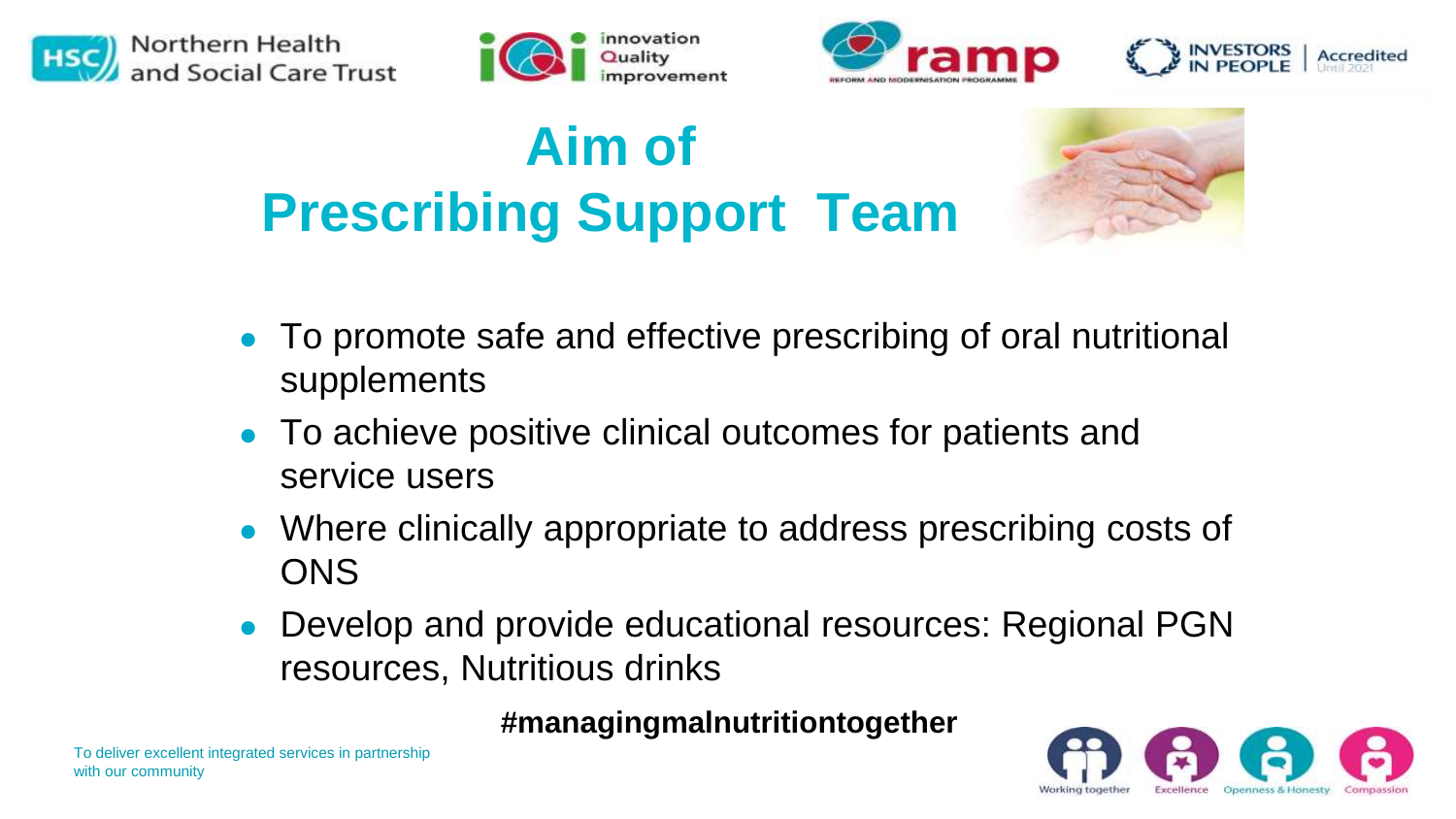

Northern Health and Social Care Trust







### **Regional Prescribing Support Dietetic Team**

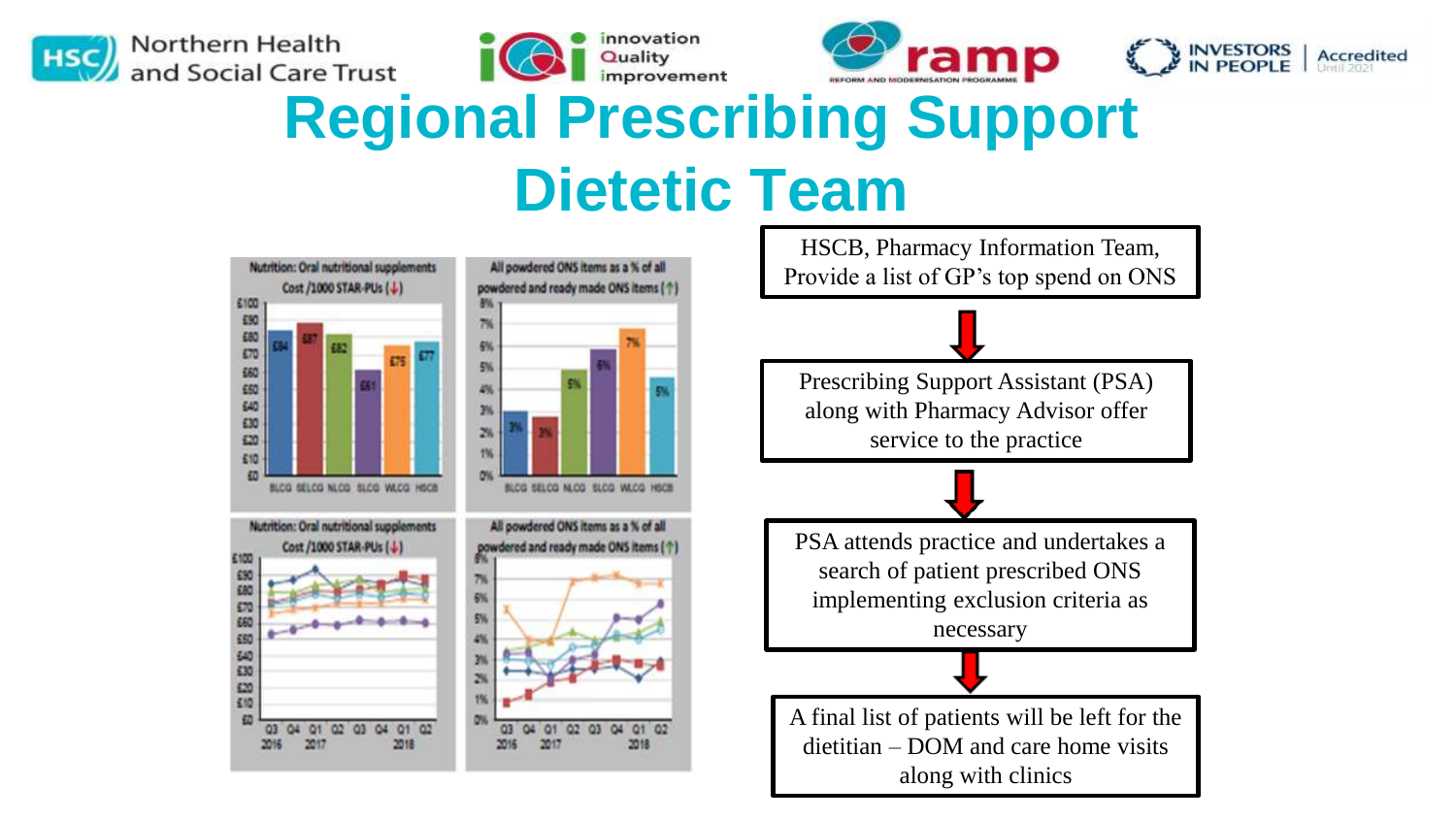







### **Key Partners**



- Patient/service users(PPI)
- ⚫ Pharmacy colleagues
- ⚫ General Practitioners
- ⚫ Nursing Home/Care Home staff
- ⚫ HSCT Dietetic colleagues
- ⚫ District Nursing colleagues

**#managingmalnutritiontogether**

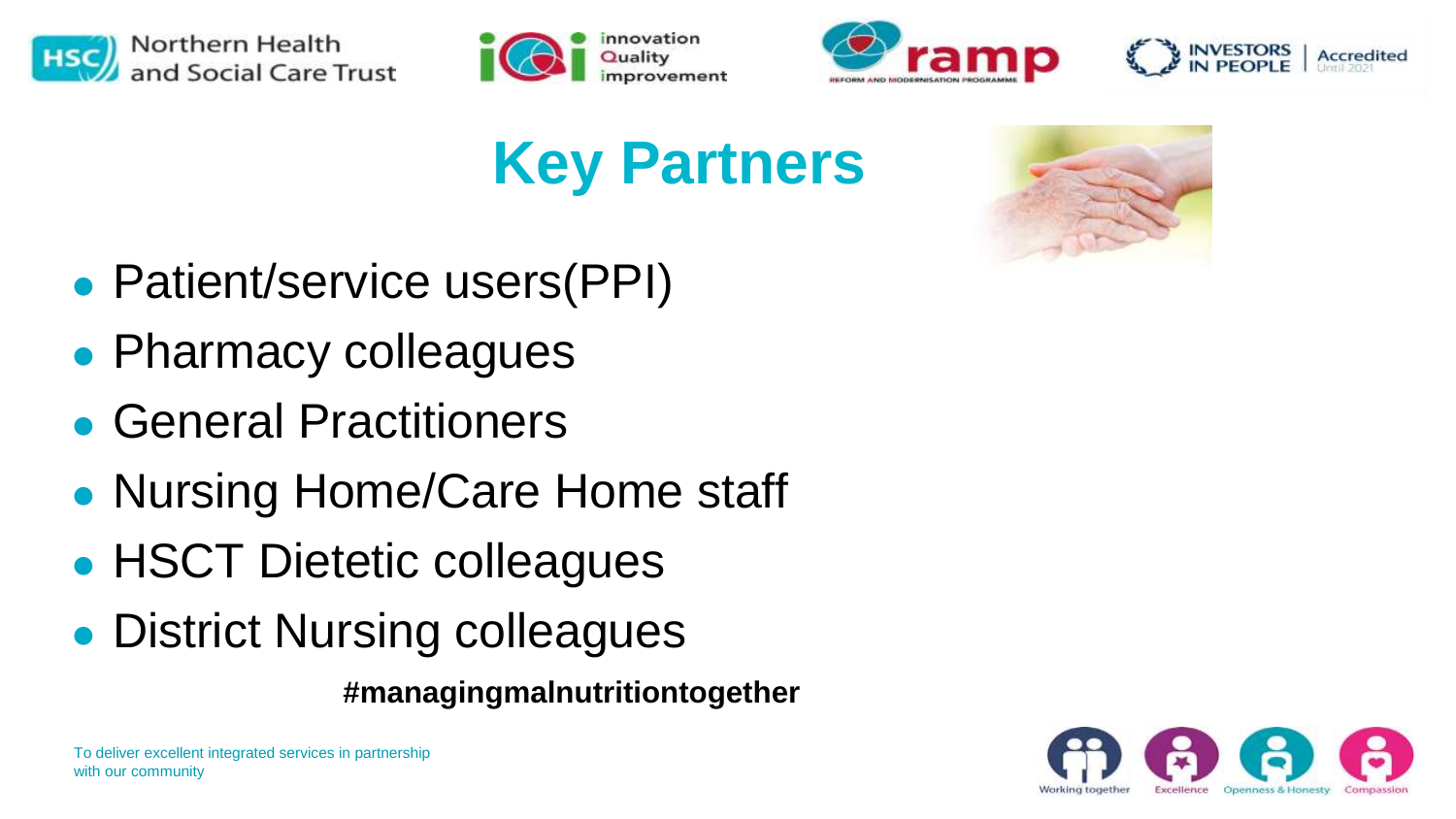







### **In health – The Journey So Far**

- ⚫ Pilot of in health carried out in Private Nursing home in NHSCT
- Marie Claire Kane, NHSCT-Led Regional Prescribing Support Dietetic Team.
- ⚫ Cohort of 10 patients in the undernutrition category
- ⚫ Assessed and reviewed May-Sept'18
- ⚫ Patients were weighed weekly
- Dietetic review combined face and face consultations and in health monitoring

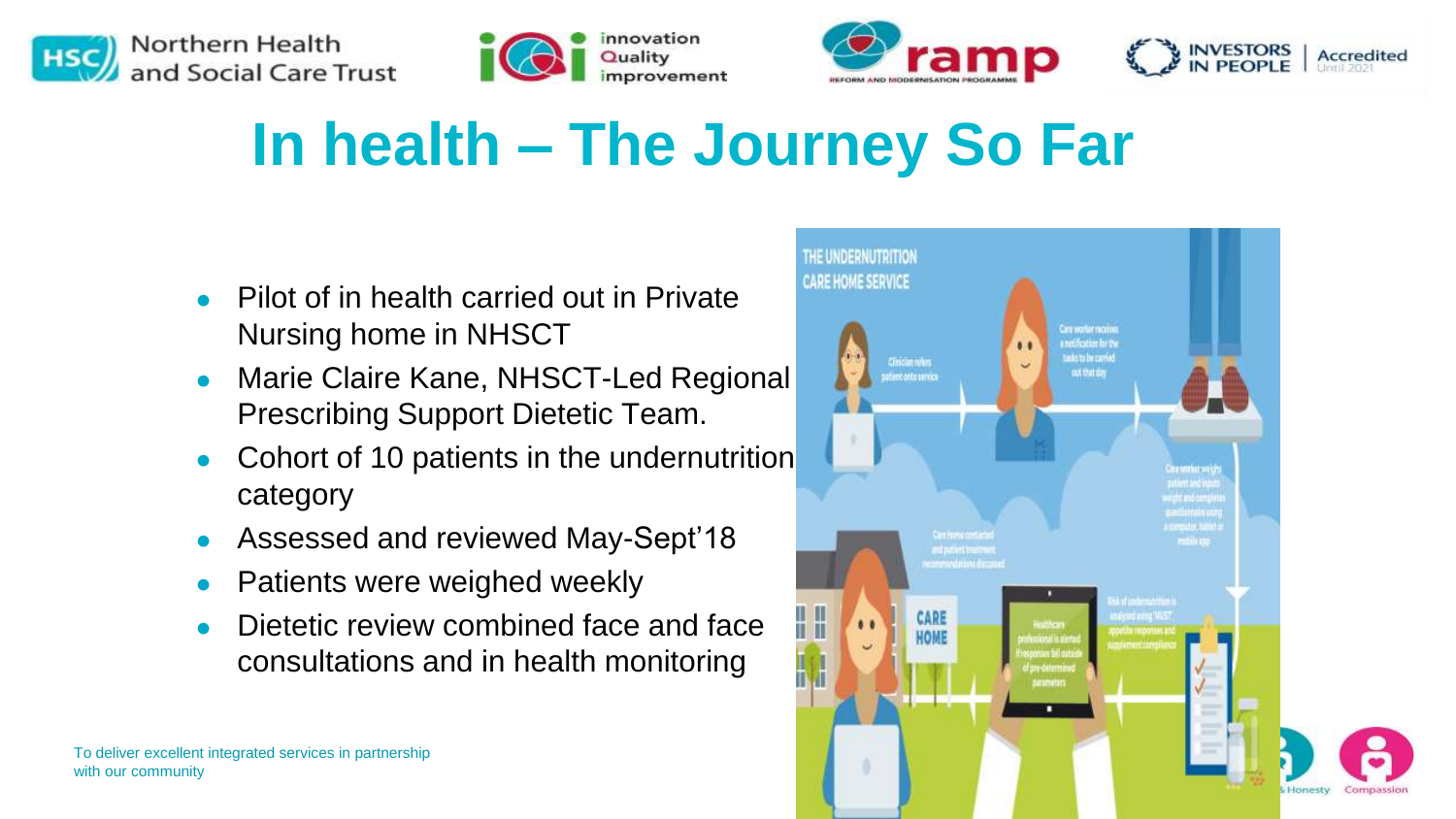







#### **Outcomes**

- Reduction in travel time of approximately 136 miles
- ⚫ Oral nutritional supplement amendment efficiencies £6,250.00
- ⚫ Nutritional outcomes:

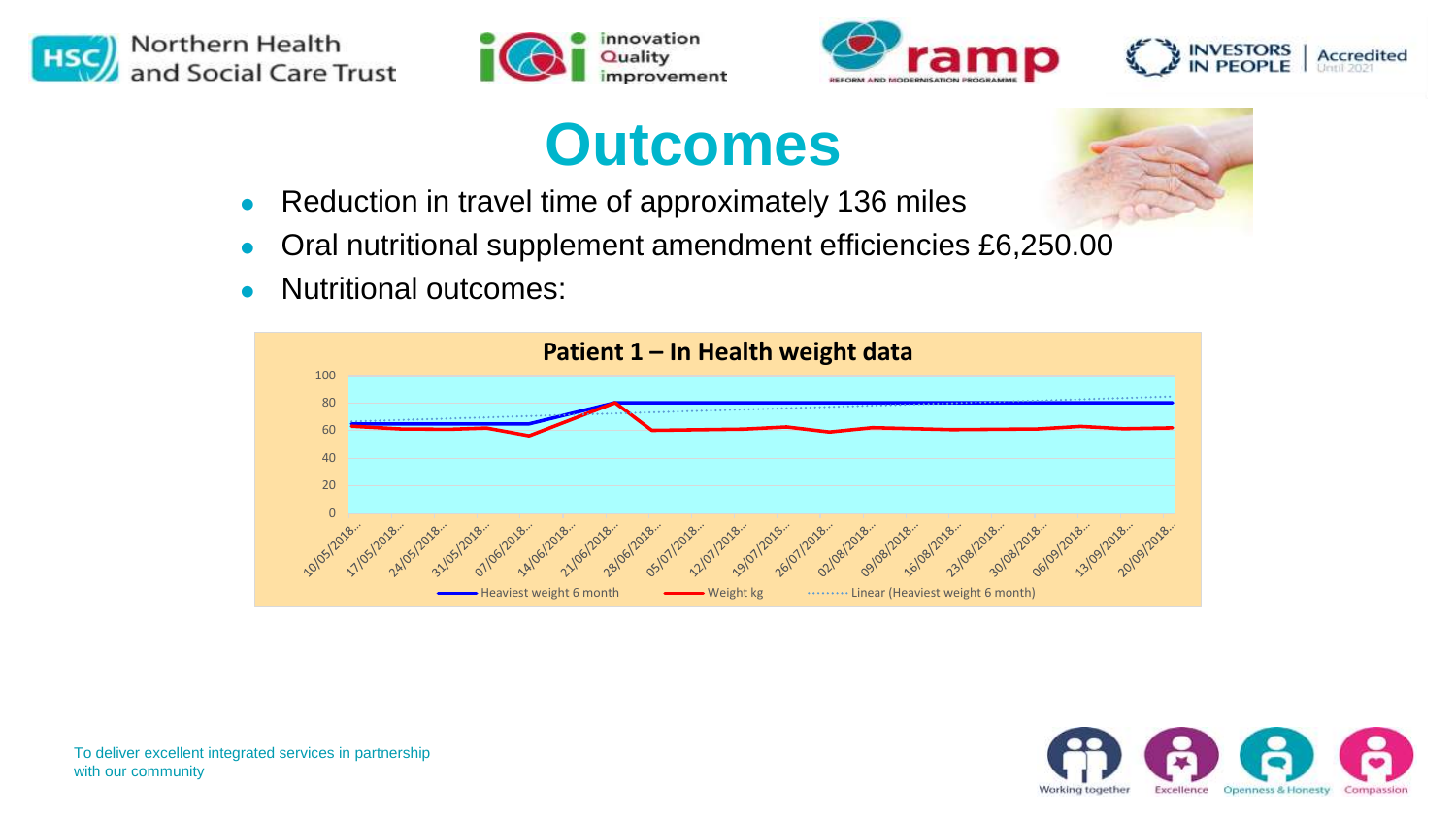







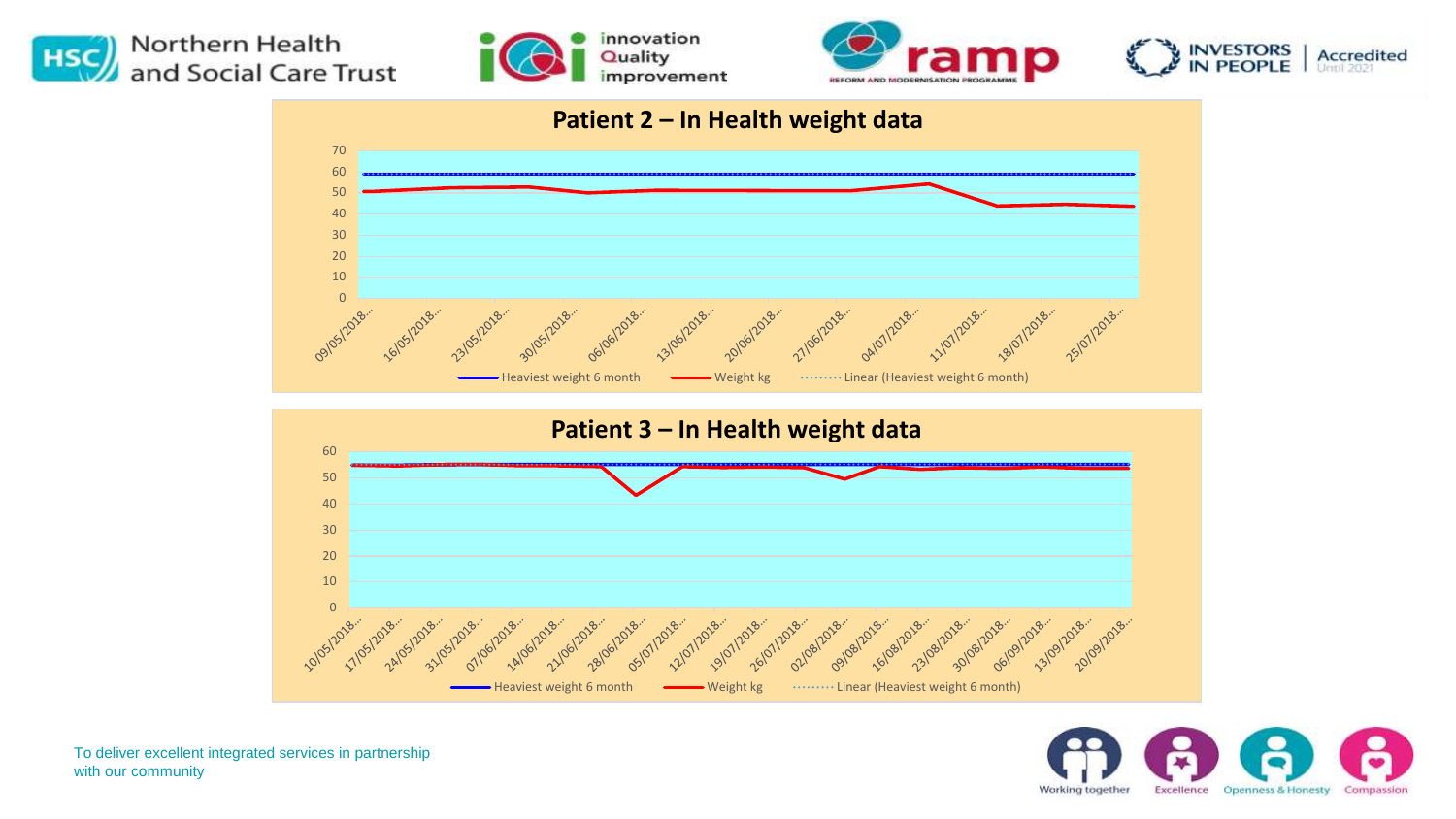











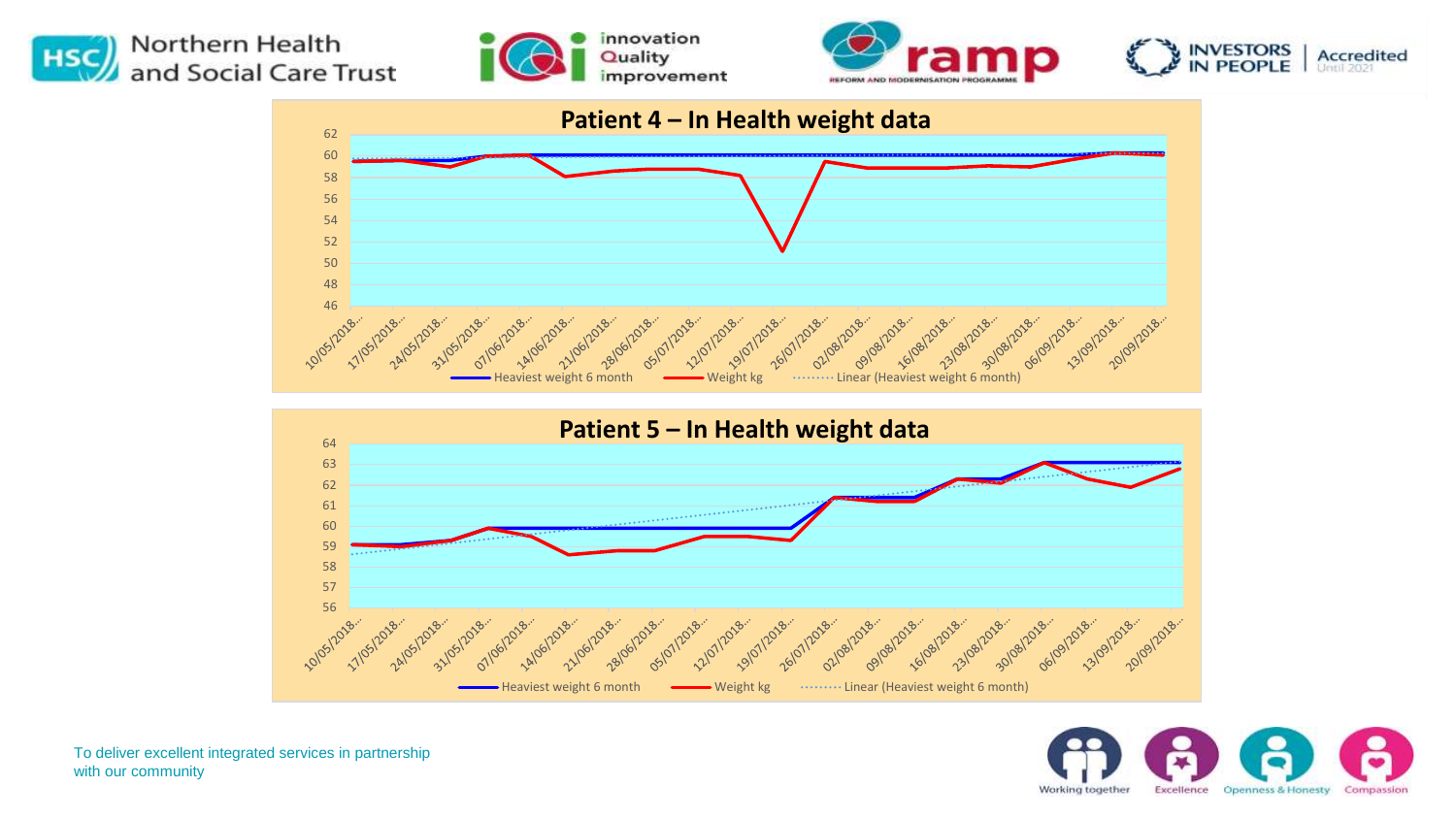







# **NHSCT Nursing Home Project**

- ⚫ MORE project
- Two nursing homes 58 patients in total
- ⚫ Undernutrition service set up and training provided
- ⚫ Prescribing Support Assistant (PSA) support in set up and monitoring – Developed pathway



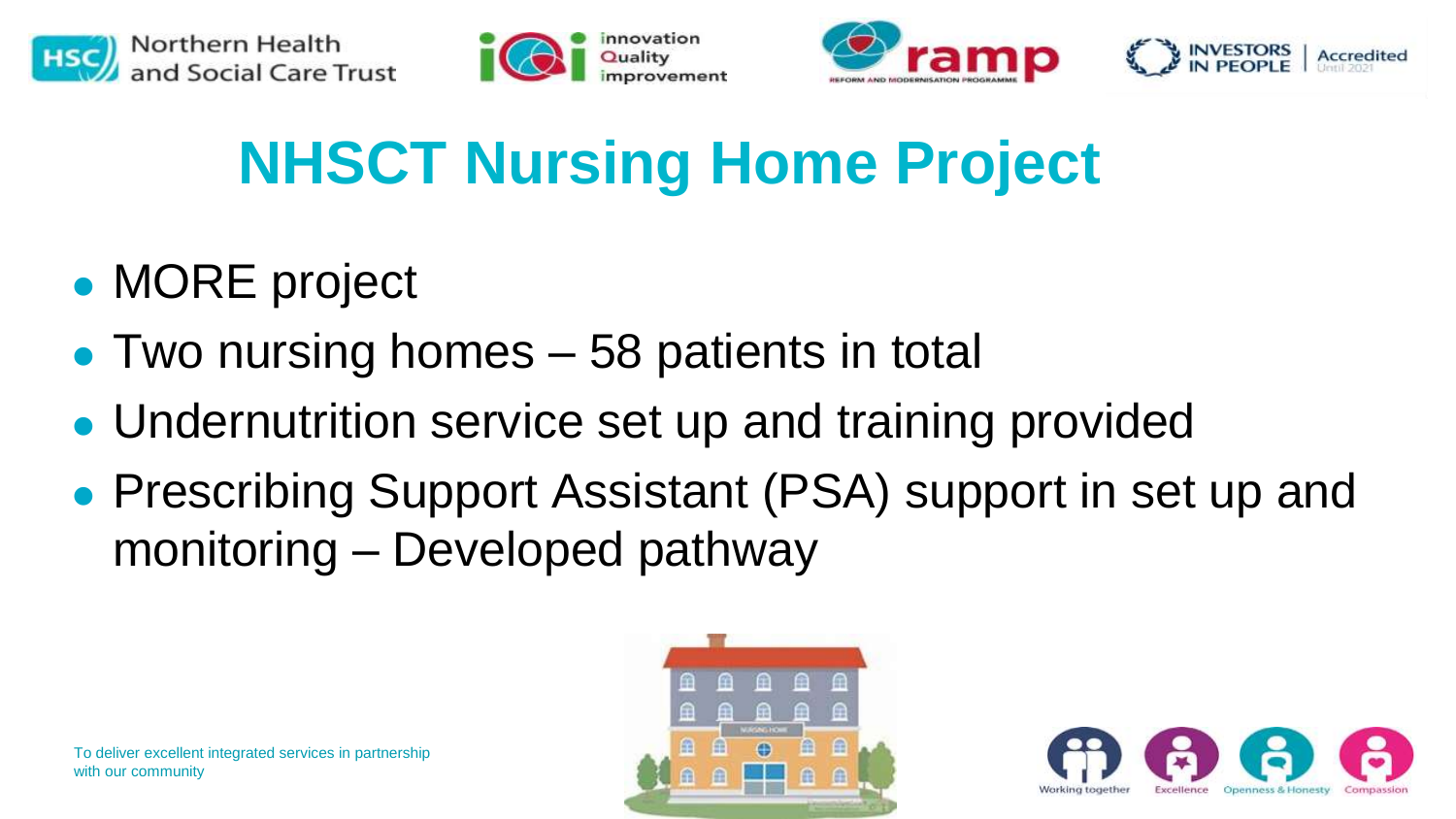

# **NHSCT Nursing Home Audit 2019**

- ⚫ PSA responsible for the admin, assigning dietitian and covering leave
- ⚫ Alerts were reviewed via online portal
- Amber / red reviewed phone / physical assessment as required

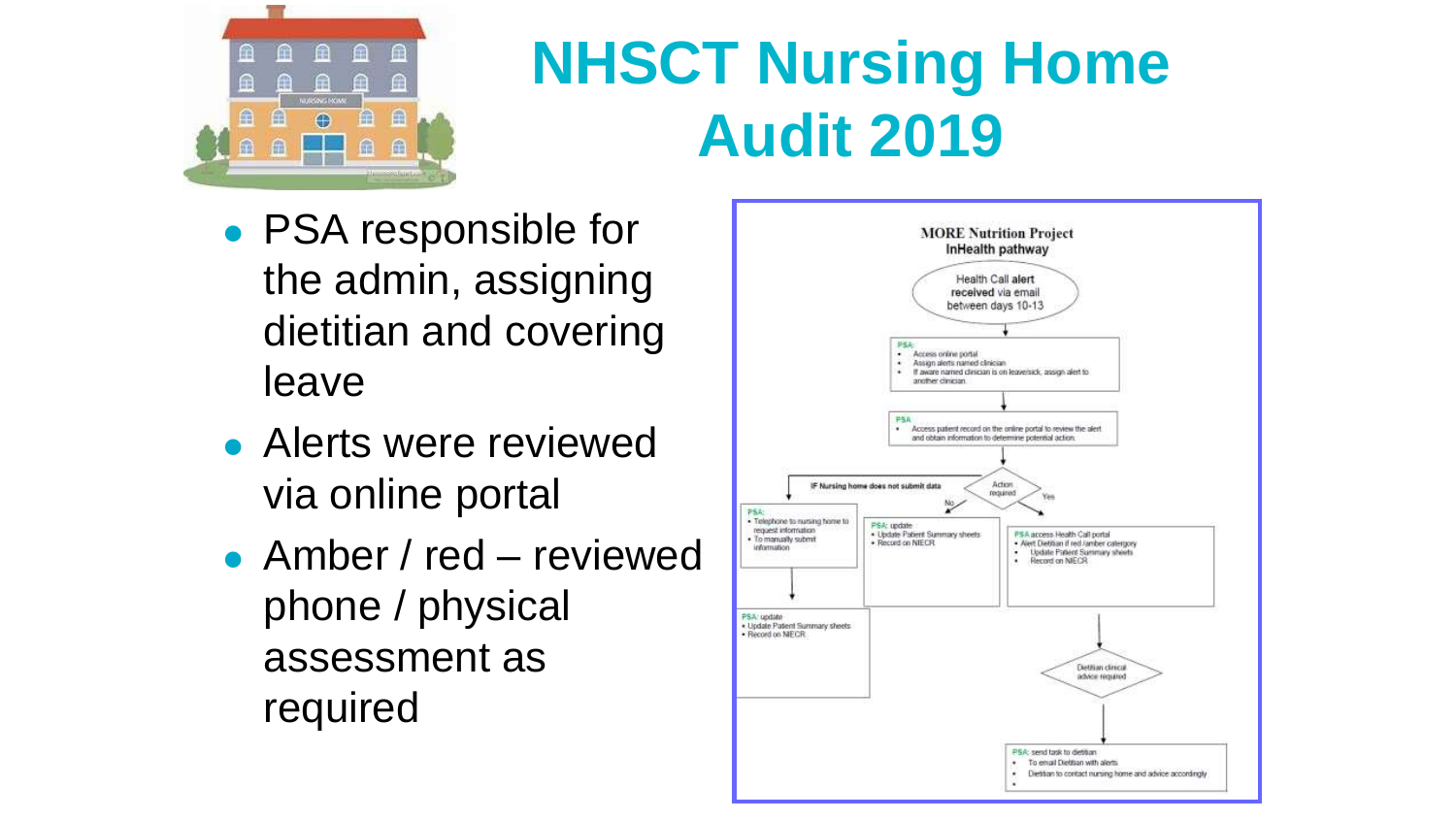







#### **NHSCT Nursing Home Audit - Outcomes**

- Data available 37 patients
- ⚫ Average monitoring time 4.6 months
- 81% no risk of malnutrition by end of project
- 18% patients RED alerts appetite/weight
- 27% patients gained weight throughout process



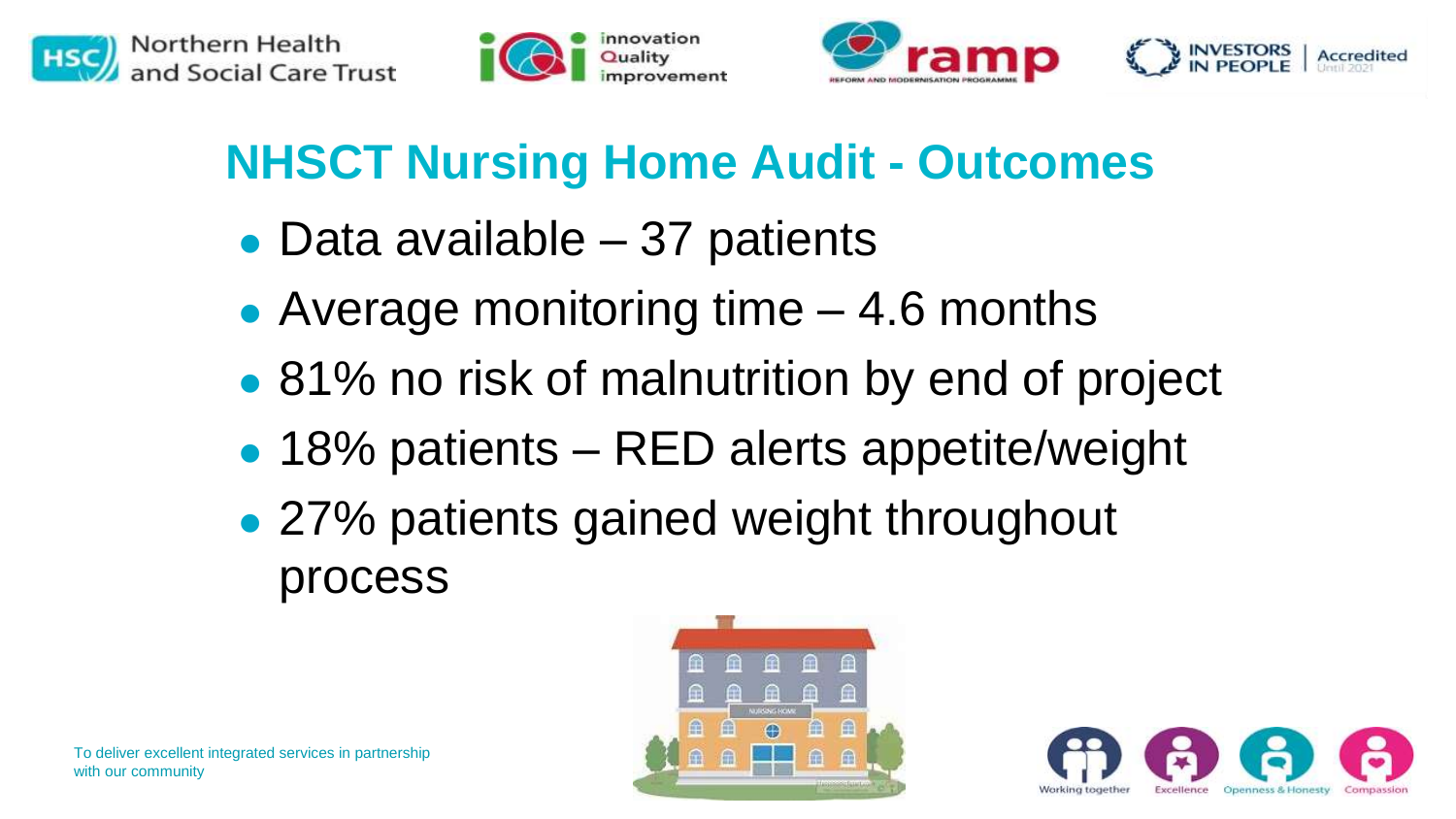







#### **NHSCT Nursing Home Audit - Outcomes**

- ⚫ Significant reduction in use of oral nutritional supplements Est. Annual saving £15,000
- ⚫ 936 dietetic travel miles saved
- ⚫ Potentially 45 hours Dietetic assessment time saved
- Frequent monitoring weight/appetite invaluable in the nutritional management of patients in nursing homes

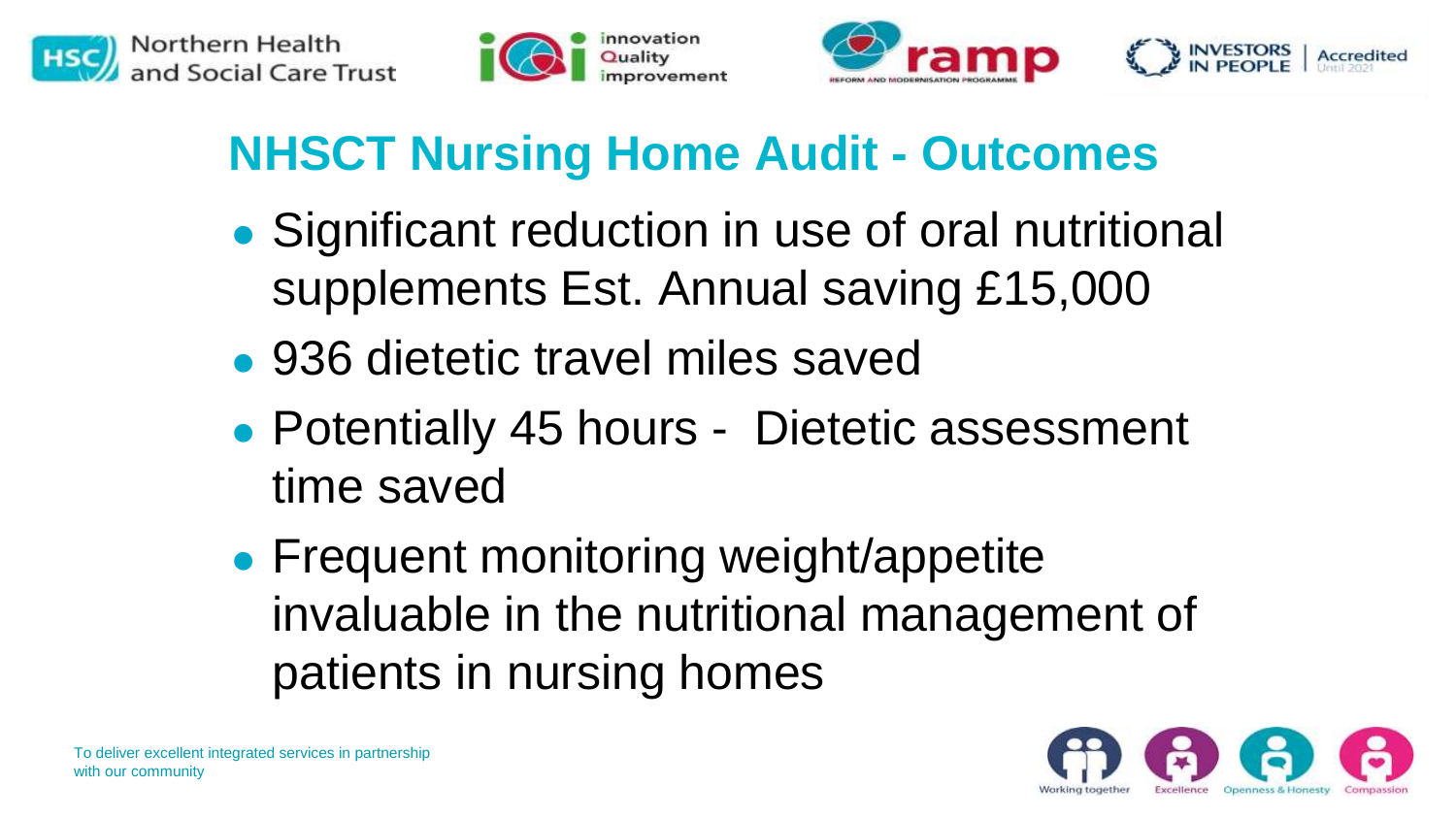







# **NHSCT Nursing Home Audit – Teething problems**

- ⚫ Difference in weighing scales
- Issues with 'one' off weights
- Compliance with data input increase in amber alerts
- ⚫ Consistency in reporting



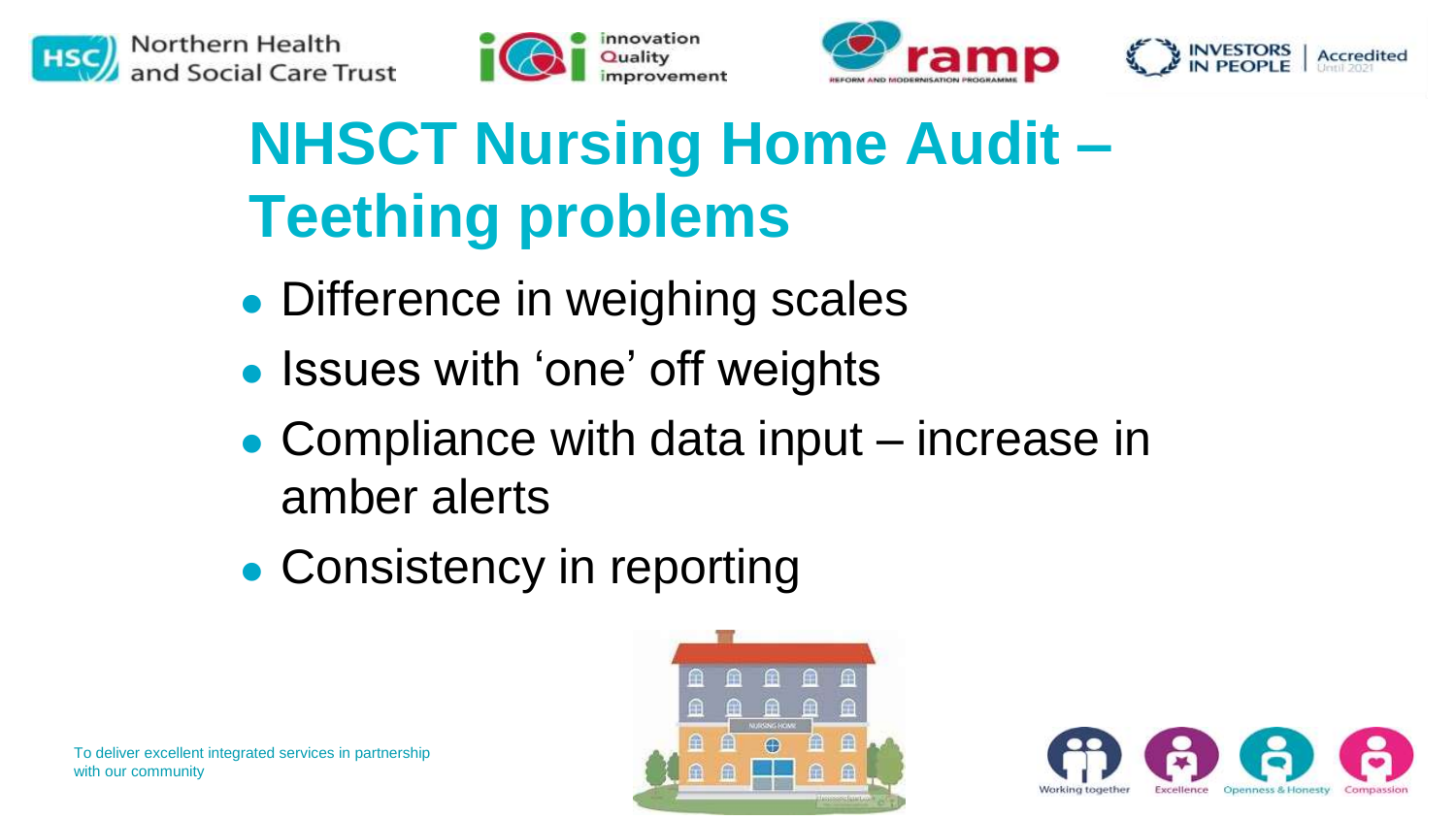







#### **Inhealth Care – Improved Clinical Outcomes**

- ⚫ If patient identified at risk of malnutrition using MUST tool or if data falls outside of pre-set targets – warning email activated
- If patient stable monitoring continues in care home
- ⚫ Early warning system highlights deterioration / noncompliance with supplements
- Highlights need for dietetic assessment
- ⚫ Co-ordinates care between care home and dietitian



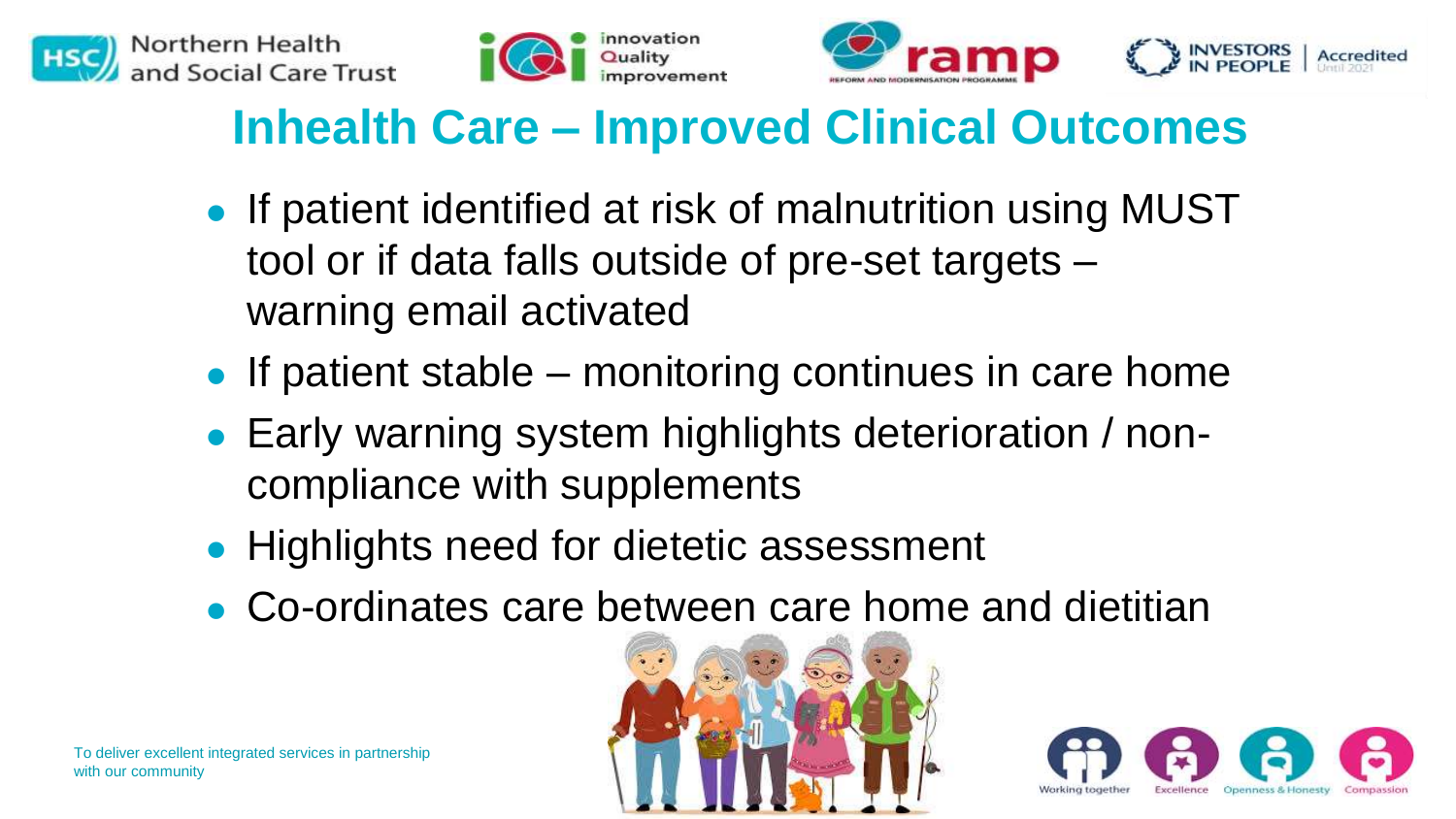







**Cost Effective**



- ⚫ Appropriate prescribing and usage of oral nutritional supplements
- ⚫ Cost savings on oral nutritional supplements
- Reduction in dietetic domiciliary visits
- Reduction in waiting times at risk patients seen promptly
- Travel saving reduction in miles

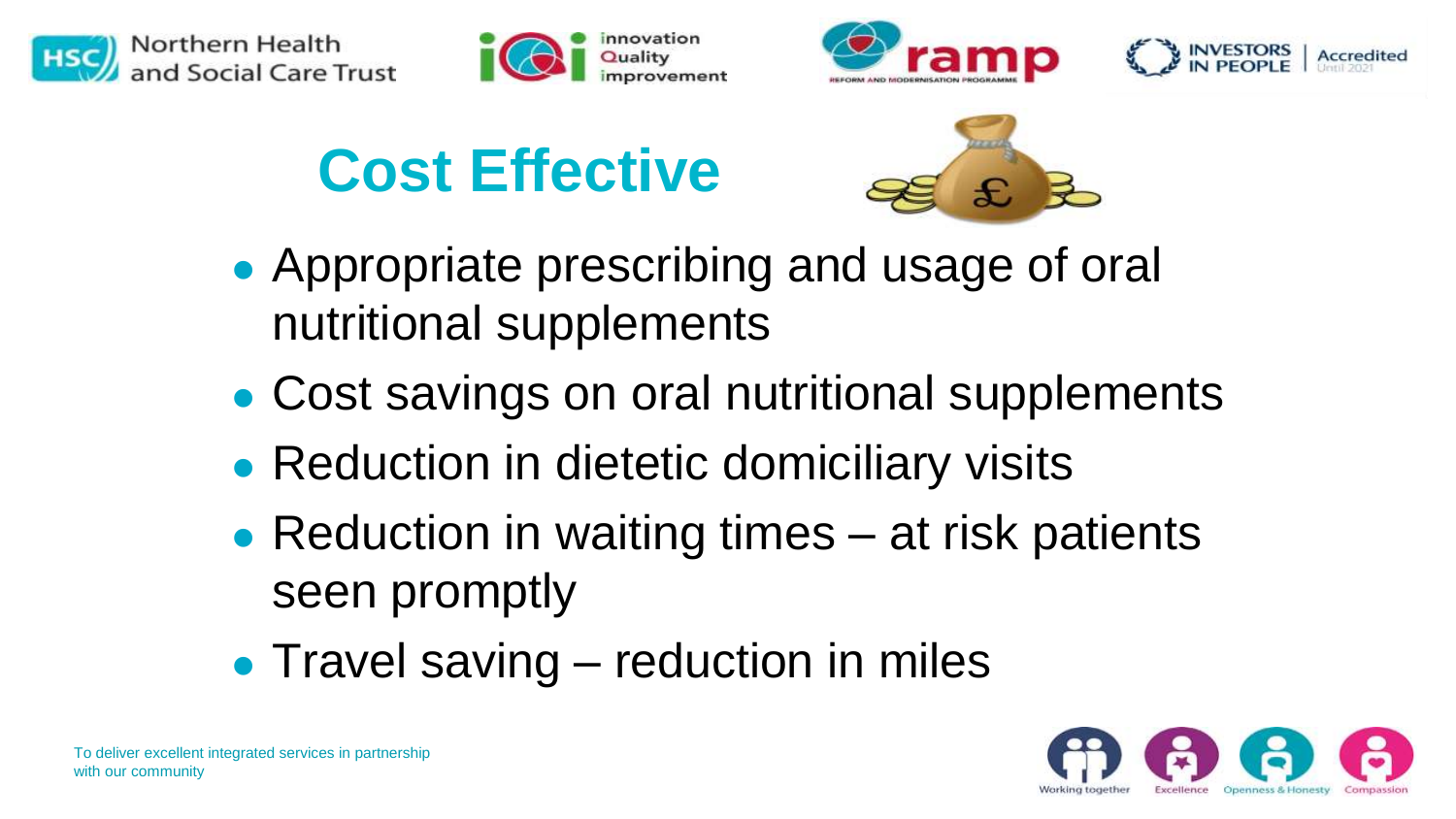







### **Visions for the Future**

- ⚫ To further develop the clinical undernutrition pathway in line with regional dietetic and AHP colleagues such as SLT
	- Workshop 02/10/19
- To potentially incorporate dietetic care plans to improve communication between HCP's
- ⚫ To incorporate a potential regional model of managing oral nutritional supplement procurement to reduce wastage

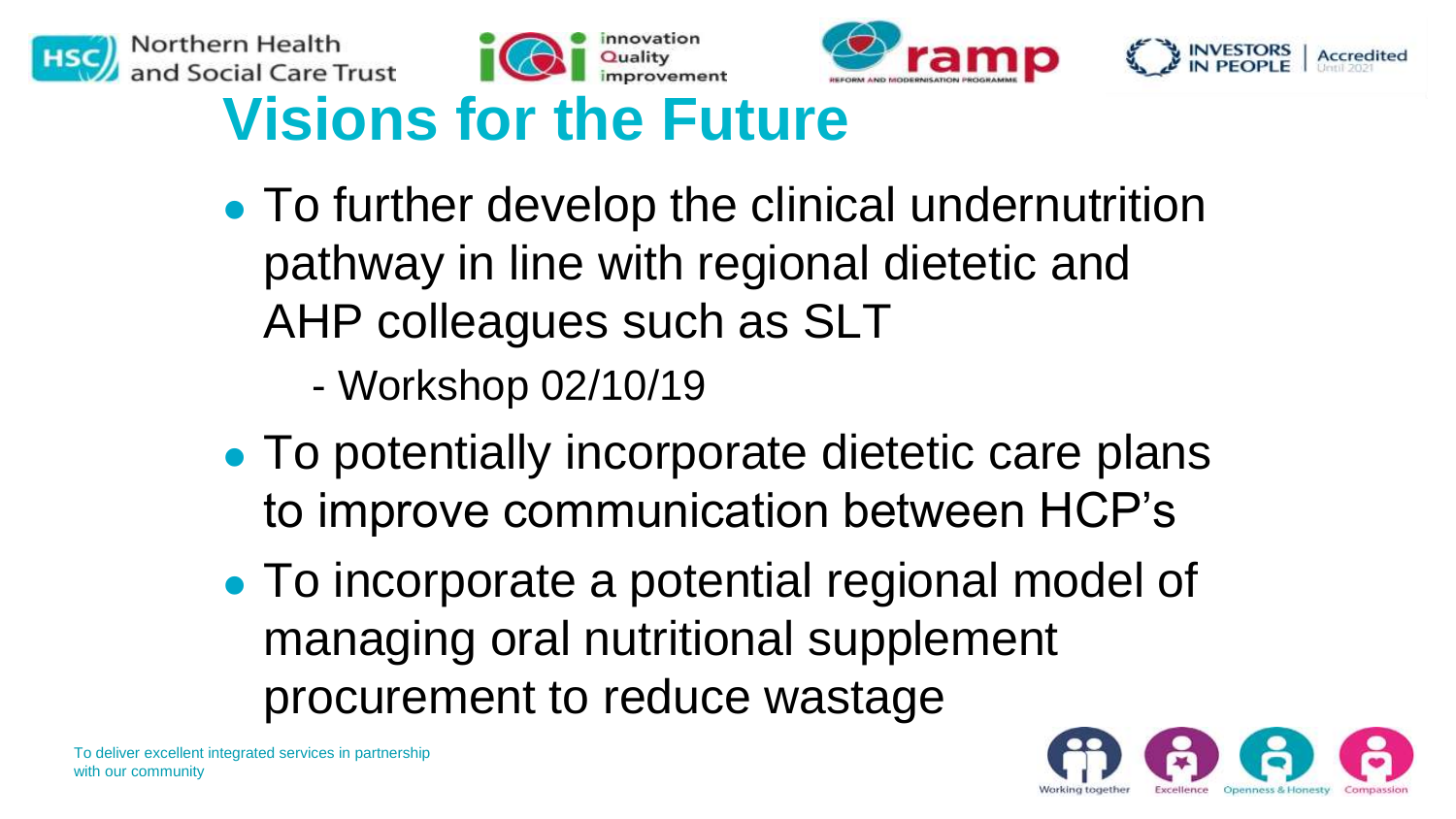







#### **Conclusions**

- ⚫ Digital undernutrition service has a clear role in dietetics
- ⚫ Ensures regular screening for malnutrition
- Service users receiving the appropriate treatment as it is required
- ⚫ Appropriate use of dietetic resources
- ⚫ Appropriate prescription of nutritional supplements
- Enhances Multi-disciplinary working